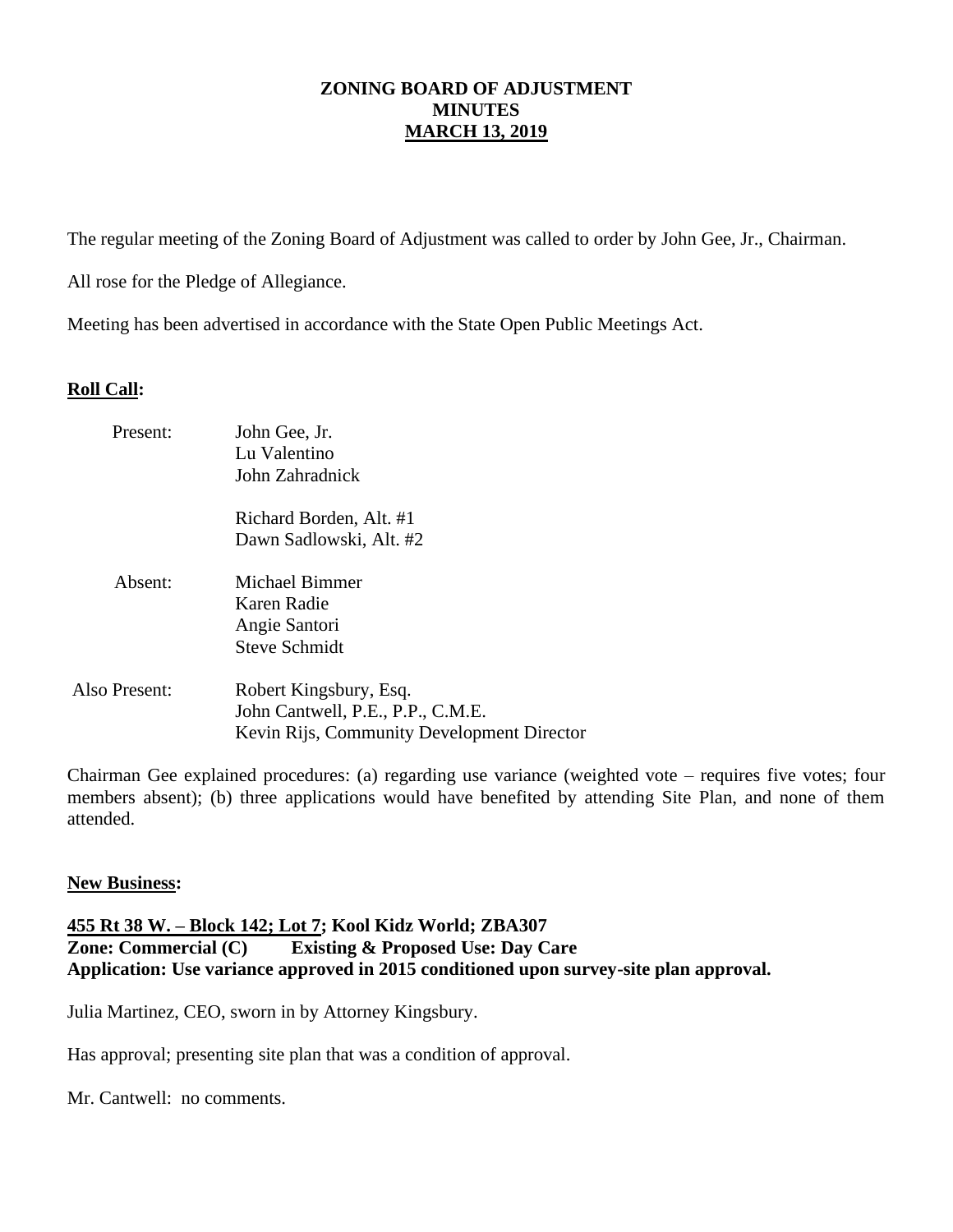# **ZONING BOARD OF ADJUSTMENT MINUTES MARCH 13, 2019 Page 2**

Public: None. Public Portion Closed.

Board: None. Motion to Approve: Zahradnick/Borden.Roll Call: All Approve.

**325 W. Mill Rd. – Block 137; Lot 2; The Palace AssociatesLLC – ground mounted solar; Z-19-1 Zone: Residential (RA) Existing Use: Residential (3.7+/- acres) Proposed Use: Residential with ground mounted solar to power adjacent nursing home (Palace Care Center) property (Block 137, Lot 2.01 – 315 W. Mill Rd., The Palace Associates, LLC %Rose Mtn). Application: D Variance – Power installation to provide power to neighboring property with site plan waiver request.**

Motion to move application to April 10, 2019: Borden/Valentino. Roll Call: All Approve.

# **1010 Fernwood Ave. – Block 3; Lot 12; Robert & James Petrowitz; Z-19-3 Zone: Residential (RA) Existing Use: Residential Duplex Proposed Use: No change Application: "C" Variance – Oversized Garage; & "C" Variance Rear Yard Setback**

Robert Petrowitz and James Petrowitz sworn in by Attorney Kingsbury.

Both brothers live on bottom floor of duplex; tenant on top floor. Garage dimensions: 40' X 30'. Garage will also be used for storage. A 12-foot lift may also be installed for car work. Electric only; no plumbing; will not be used for living quarters. When property was sub-divided, property line split shed –  $\frac{1}{2}$  on resident's property; ½ on neighbor's property.

Mr. Cantwell comments/questioning of applicant.

Board: Question regarding rear yard set-back (*would provide more useable space in front*).

Public: None. Public Portion Closed.

Garage will be no more than 15 feet at midpoint; electric only/no plumbing; installation of lift would require a permit; garage will be used for vehicles and typical garage storage; no living quarters; stone will be placed from existing driveway to garage.

Motion to Approve:Zahradnick/Valentino. Roll Call: All Approve.

# **630 Alexander Ave. – Block 141.01; Lot 6; Mancon Enterprises LLC; Z-19-5 Zone: Business Development (BD)**

**Application: "D" Variance – to allow Contraction Company storage yard (vehicles and construction equipment)**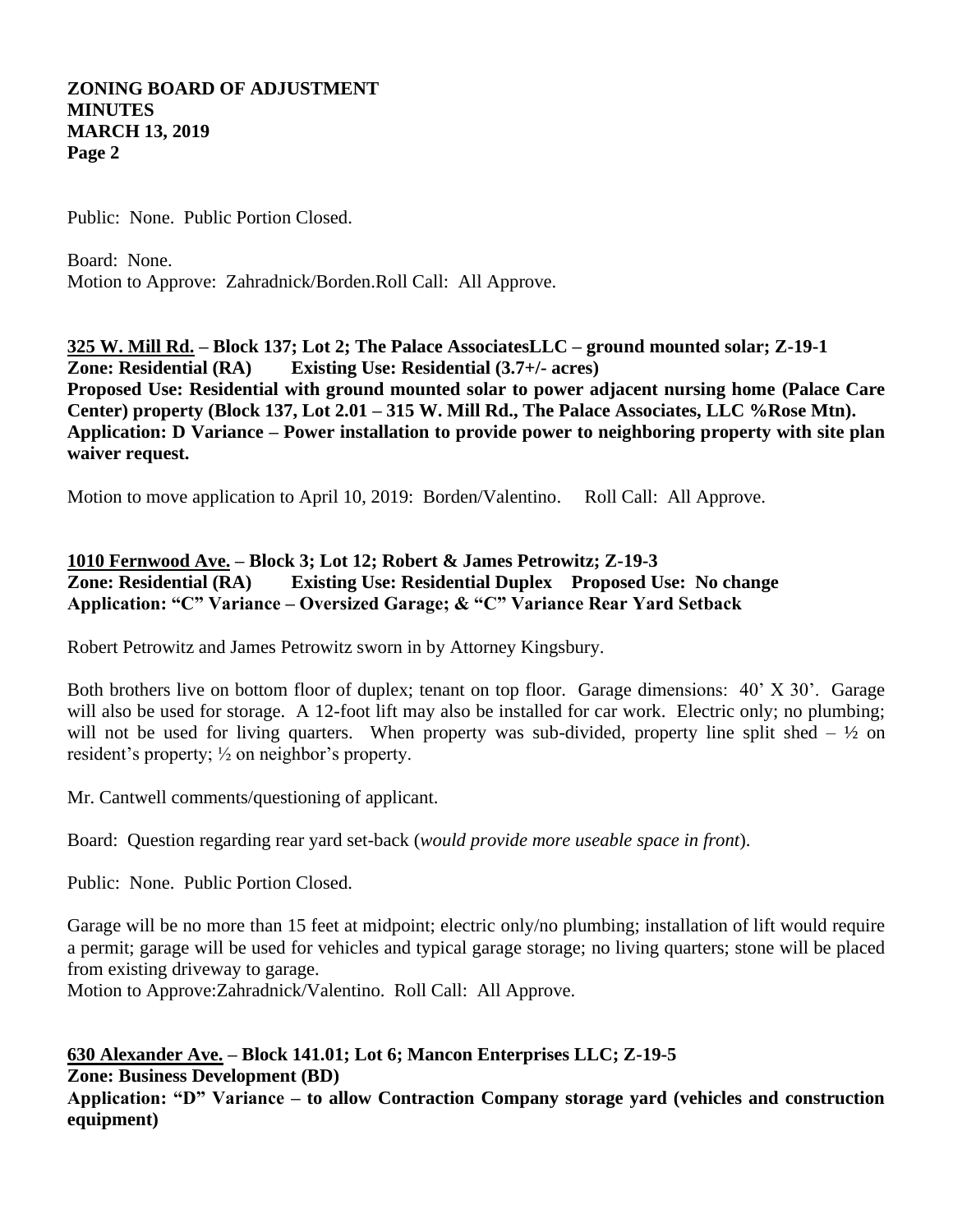# **ZONING BOARD OF ADJUSTMENT MINUTES MARCH 13, 2019 Page 3**

Steven J. Jozwiak, Esq. James J. Mancuso, Owner, Mancon Enterprises, LLC, sworn in by Attorney Kingsbury.

**Testimony of Mr. Mancuso:** Construction/Excavation business.

Chairman Gee explained to applicant the benefit of attending Site Plan meeting (applicant preferred not to attend; attorney was not available). Applicant is attending Zoning Board meeting as the result of a violation.

Motion to Continue – Zoning Board Meeting of April 10, 2019: Valentino/Zahradnick. Roll Call: All Approve.

# **Old Business:**None

#### **Minutes:**

February13, 2019 Motion to Approve: Gee/Borden. All Approve.

# **Miscellaneous:**

### **Reports:**

## **Solicitor – Resolutions:**

2019-ZB-3: 104 Orchard Ave. – Block 8; Lot 4; Spectrum Motion to Approve: Borden/Valentino Roll Call: 6 Approve/1 Deny

| Eligible to Approve: Michael Bimmer |                        | Angie Santori         |
|-------------------------------------|------------------------|-----------------------|
|                                     | John Gee, Jr.          | Lu Valentino          |
|                                     | Karen Radie            | <b>Richard Borden</b> |
|                                     | John Zahradnick (DENY) |                       |

2019-ZB-4: 18 E. Main Street - Block 90.01; Lot 7; St John's Episcopal Church Motion to Approve: Zahradnick/Valentino.Roll Call: All Approve.

| Eligible to Approve: Michael Bimmer |               | Angie Santori   |
|-------------------------------------|---------------|-----------------|
|                                     | John Gee, Jr. | Lu Valentino    |
|                                     | Karen Radie   | John Zahradnick |
|                                     |               | Richard Borden  |